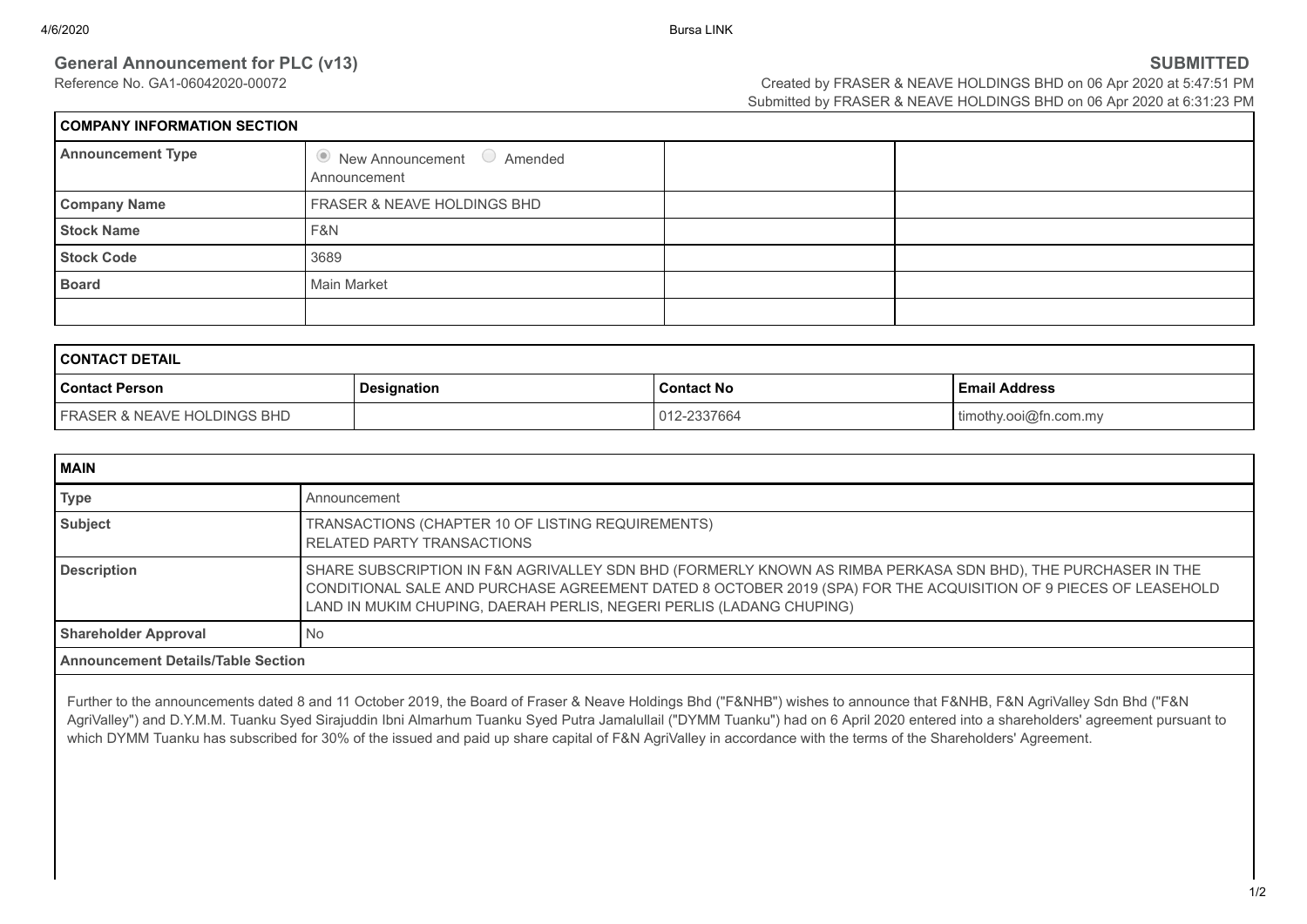| Further details of the above share subscription are attached below. |  |  |  |
|---------------------------------------------------------------------|--|--|--|
|---------------------------------------------------------------------|--|--|--|

This announcement is dated 6 April 2020.

| <b>Attachment</b> | <b>No</b> | <b>File Name</b>           | <b>Size</b> |  |
|-------------------|-----------|----------------------------|-------------|--|
|                   |           | Shareholders Agreement.pdf | '76.9KB     |  |

Copyright © 2015 Bursa Malaysia Berhad 12.1.3.25. All rights reserved. Terms & Conditions of Use, Disclaimer and Linking Policy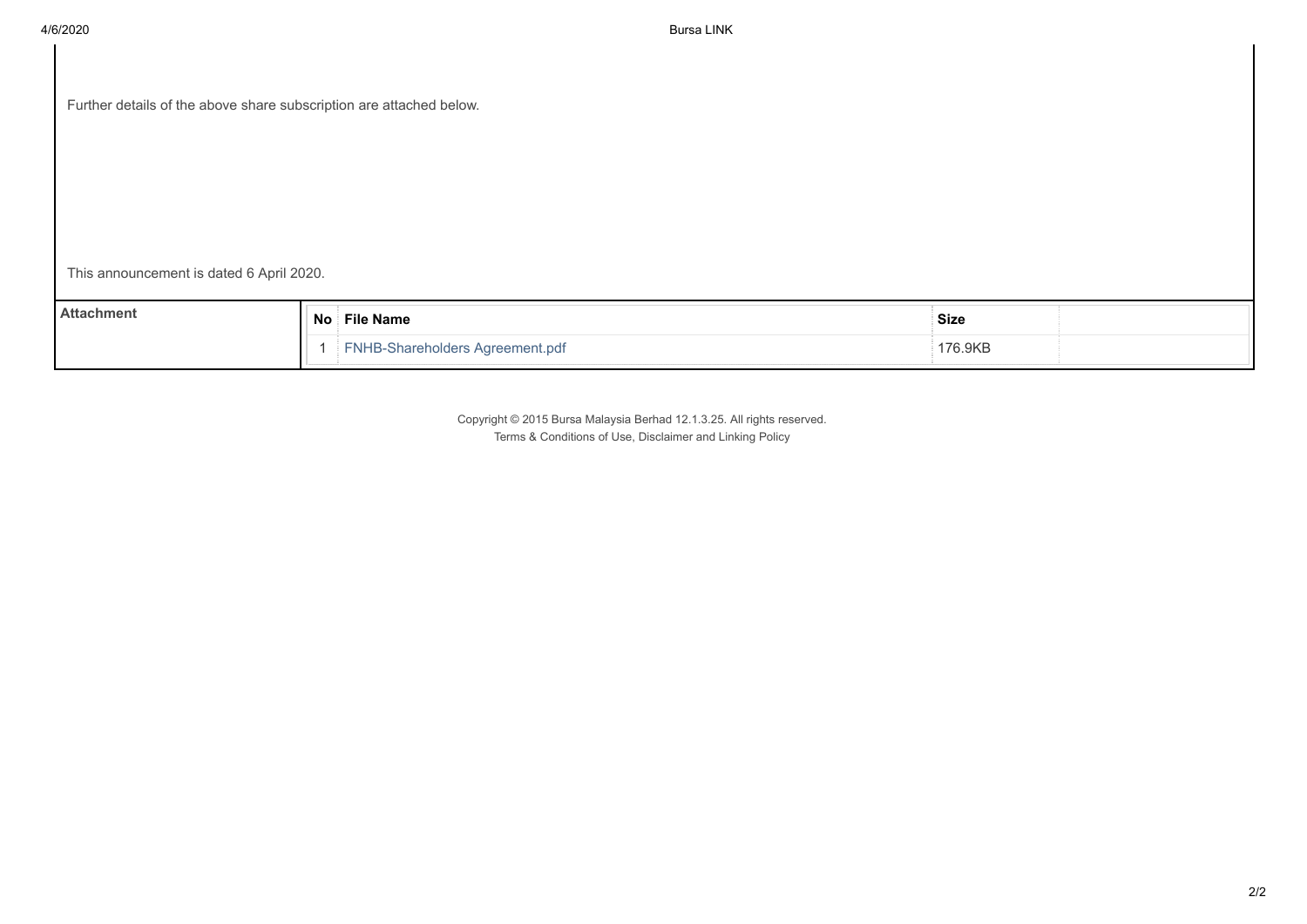**FRASER & NEAVE HOLDINGS BHD ( "F&NHB" OR "COMPANY") CHAPTER 10 ANNOUNCEMENT - RELATED PARTY TRANSACTION SHARE SUBSCRIPTION IN F&N AGRIVALLEY SDN BHD (FORMERLY KNOWN AS RIMBA PERKASA SDN BHD), THE PURCHASER IN THE CONDITIONAL SALE AND PURCHASE AGREEMENT DATED 8 OCTOBER 2019 ("SPA") FOR THE ACQUISITION OF 9 PIECES OF LEASEHOLD LAND IN MUKIM CHUPING, DAERAH PERLIS, NEGERI PERLIS ("LADANG CHUPING")**

## **1. INTRODUCTION**

On 8 October 2019, the Company announced that its wholly-owned subsidiary, F&N AgriValley Sdn Bhd (formerly known as Rimba Perkasa Sdn Bhd) ("**F&N AgriValley**") entered into a conditional SPA with MSM Perlis Sdn Bhd ("**MSM Perlis**"), a direct wholly-owned subsidiary of MSM Malaysia Holdings Berhad, to acquire Ladang Chuping from MSM Perlis upon the terms and conditions set out therein ("**Proposed Acquisition**").

Unless otherwise stated, the words and abbreviations used herein shall have the same meaning as defined in the Company's announcement dated 8 October 2019 (the "**Announcement**").

Further to our announcements dated 8 and 11 October 2019, the Board of F&NHB wishes to announce that F&NHB, F&N AgriValley and D.Y.M.M. Tuanku Syed Sirajuddin ibni Almarhum Tuanku Syed Putra Jamalullail (**"DYMM Tuanku"**) had on 6 April 2020 entered into a shareholders' agreement ("**Shareholders' Agreement**") pursuant to which DYMM Tuanku has subscribed for 30% of the issued and paid-up share capital of F&N AgriValley in accordance with the terms of the Shareholders' Agreement.

Pursuant to the Shareholders' Agreement, F&NHB will be increasing its investment in F&N AgriValley by subscribing for an additional 6,999,900 ordinary shares at an issue price of RM1.00 per ordinary share. As this investment exceeds the relevant threshold under Paragraph 10.08(1) of the Bursa Malaysia Main Listing Requirements and DYMM Tuanku is a person who is a related party, being the brother of YAM Tengku Syed Badarudin Jamalullail, Chairman and a Non-Independent Non-Executive Director of the Company and also a Director of F&N AgriValley, F&NHB is making this announcement accordingly.

## **2. RE-ORGANISATION OF THE SHARE CAPITAL OF F&N AGRIVALLEY (the "Transaction")**

#### **Shareholding of F&NHB and DYMM Tuanku**

At the time of the Announcement, F&N AgriValley had an issued and paid-up share capital of RM100 made of 100 ordinary shares. Pursuant to the Shareholders' Agreement, the issued and paid-up share capital of F&N AgriValley shall be increased to RM10,000,000 to be held in the following amount and proportion by F&NHB and DYMM Tuanku at an issue price of RM1.00 per ordinary share: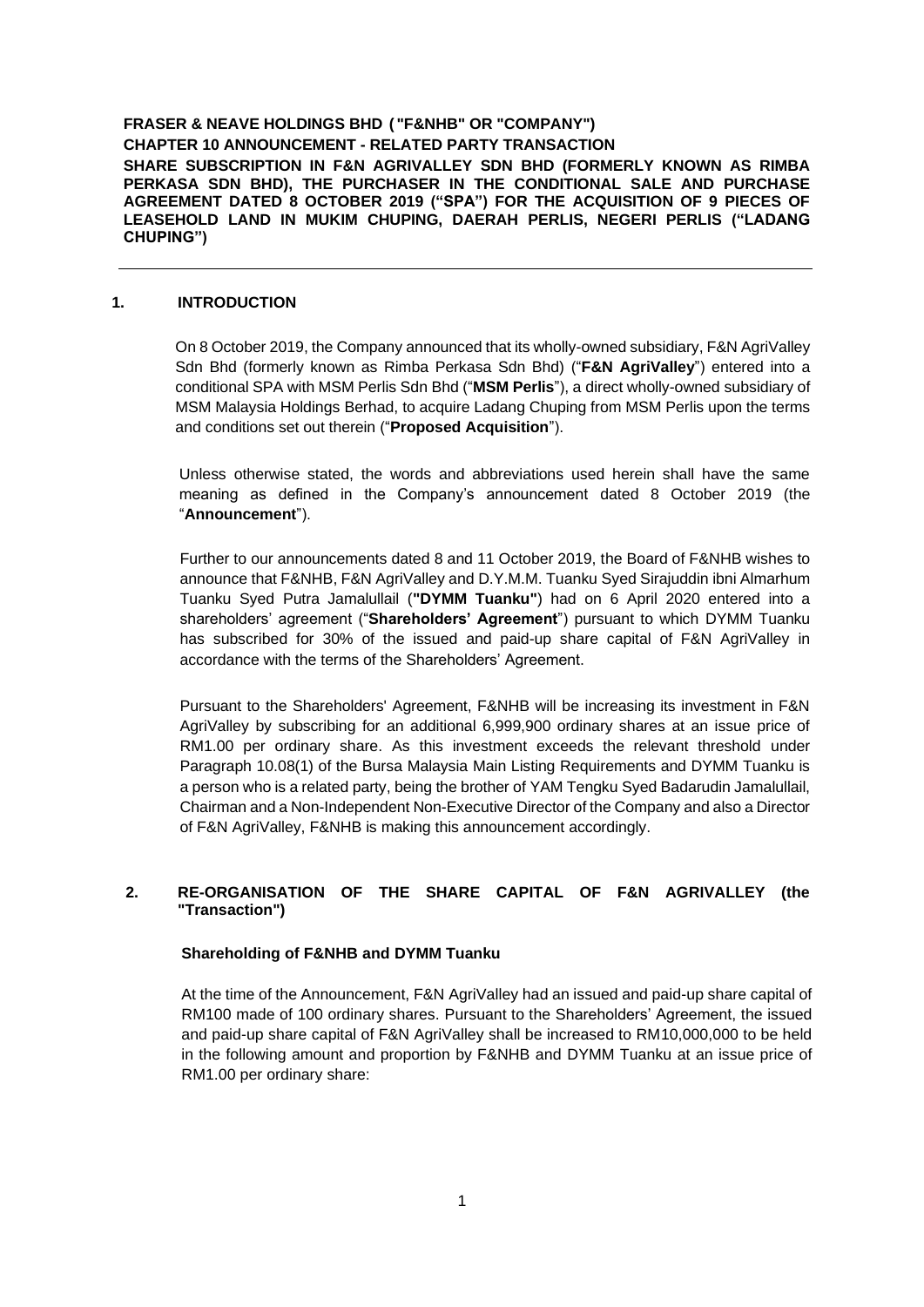| Shareholder           | Number of ordinary shares | Shareholding percentage of<br>ordinary shares |
|-----------------------|---------------------------|-----------------------------------------------|
| F&NHB                 | 7,000,000                 | 70%                                           |
| <b>DYMM</b><br>Tuanku | 3,000,000                 | 30%                                           |
| <b>TOTAL</b>          | 10,000,000                | 100%                                          |

F&NHB has subscribed for its portion of ordinary shares in F&N AgriValley from internally generated funds.

#### **3. DYMM TUANKU**

DYMM Tuanku is the current Raja of Perlis and served as the 12th Yang di-Pertuan Agong of Malaysia from 13 December 2001 to 12 December 2006. F&NHB and its subsidiaries do not have any transactions with DYMM Tuanku for the preceding 12 months.

DYMM Tuanku has indicated that he will nominate his brother, Y.A.M. Dato' Seri DiRaja Syed Razlan ibni almarhum Tuanku Syed Putra Jamalullail ("**Dato Seri Syed Razlan**") to be a Director of F&N AgriValley.

Dato Seri Syed Razlan holds multiple credentials and accolades from various universities and institutions of higher learning, in particular Bachelor of Science from Louisiana State University and Master of Science from North Carolina State University, USA.

An agriculturist by training, he is an agricultural entrepreneur pioneering the vision of selfsufficiency in local agricultural produce having also lectured at Universiti Putra Malaysia (formerly known as Universiti Pertanian Malaysia).

DYMM Tuanku and Dato Seri Syed Razlan are able to contribute value to F&N AgriValley in setting the vision beyond the dairies roadmap. Dato Seri Syed Razlan's background, training and expertise in animal science and ruminant nutrition will also be a valuable resource in an advisory capacity.

#### **4. RATIONALE FOR THE RE-ORGANISATION OF THE SHARE CAPITAL OF F&N AGRIVALLEY**

DYMM Tuanku, is fully supportive of the proposed integrated crop and dairy farming project that the F&NHB group will embark upon on the successful completion of the acquisition of Ladang Chuping. It is the intention of DYMM Tuanku together with F&NHB, through their investment in F&N AgriValley, to promote and facilitate the development of commercial agricultural activities which will bring further economic development to the State of Perlis. In the process of doing so, this will help the F&NHB group in achieving its long-term goal of providing fresh milk for the F&NHB group's downstream production and distribution of fresh milk nationwide.

DYMM Tuanku's 30% equity stake in F&N AgriValley will also facilitate the satisfaction of certain regulatory requirements pursuant to the conditions precedent under the sale and purchase agreement for the acquisition of the Ladang Chuping.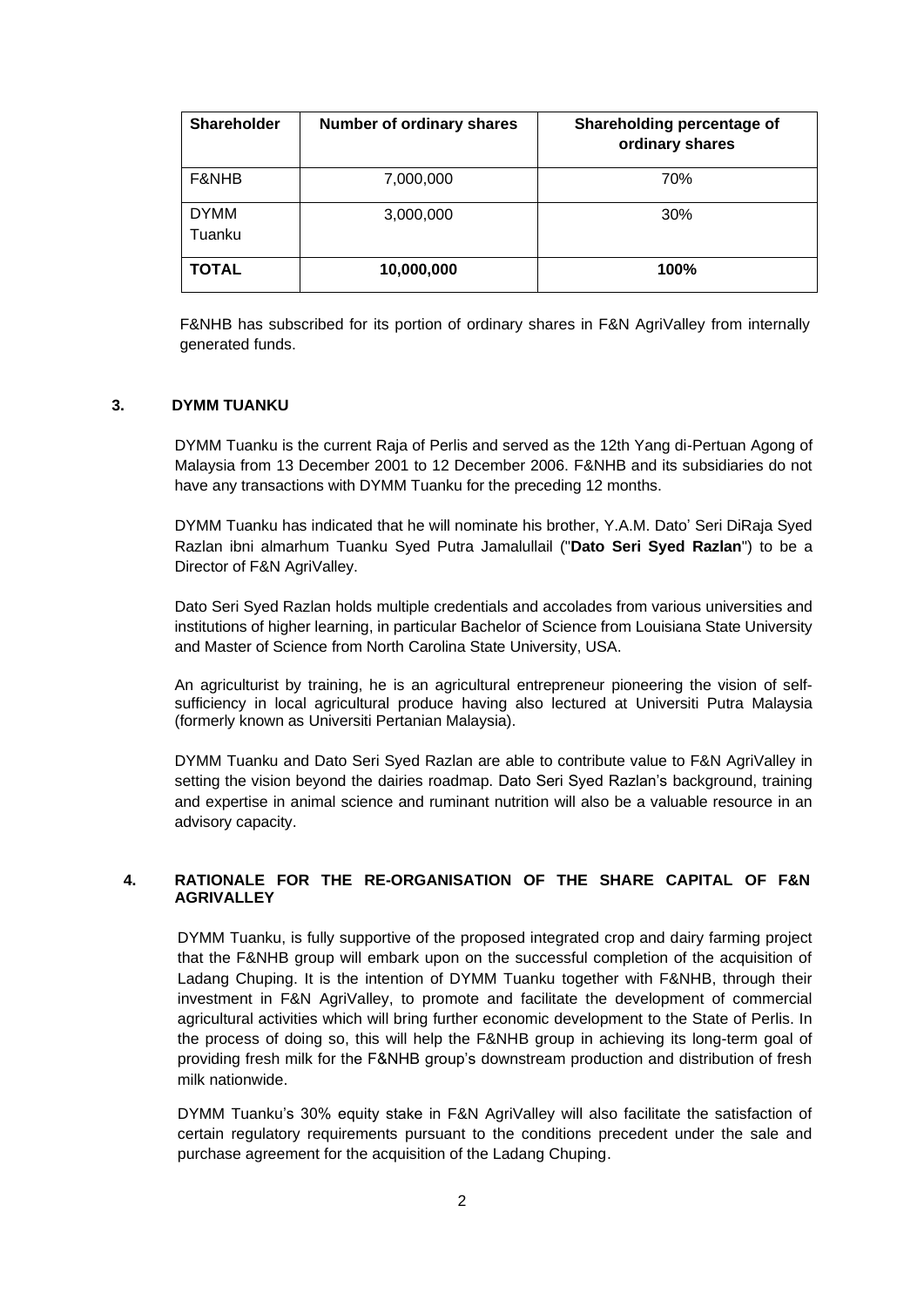Subject to fulfilment of the conditions precedent under the SPA, F&N AgriValley will complete the acquisition of Ladang Chuping with a combination of internally generated funds and/or external funding and it is the intention that F&N AgriValley will be the registered proprietor of Ladang Chuping upon completion of the SPA. F&N AgriValley subsequently intends to enter into a lease agreement, to lease Ladang Chuping to a subsidiary of F&NHB, to be incorporated, which will undertake the development and operation of the integrated crop and dairy farming project.

## **5. SALIENT TERMS OF THE SHAREHOLDERS' AGREEMENT**

#### **a. Proposed Acquisition**

DYMM Tuanku and F&NHB acknowledge that F&N AgriValley will need to make arrangements to procure funds to ensure that F&N AgriValley will be in a position to complete the Proposed Acquisition in accordance with the terms of the SPA. Accordingly, DYMM Tuanku and F&NHB agree that F&N AgriValley may obtain a loan or borrowing from a financial institution or any other third party or issue ordinary or preference shares, where such preference shares, may have terms to be agreed by the board of F&N AgriValley, which rank after the rights of the Preference Shares.

# **b. Board of directors of F&N AgriValley**

Unless otherwise expressly agreed in writing by F&NHB and DYMM Tuanku, the board of directors of F&N AgriValley shall consist of 4 directors. F&NHB shall have the power to appoint 3 persons and DYMM Tuanku shall have the power to appoint 1 person, as directors of F&N AgriValley.

# **c. Right to convert into Preference Shares and rights attached to Preference Shares**

- (i) DYMM Tuanku will have the right to convert half of his ordinary shares in F&N AgriValley into non-voting irredeemable non-convertible preference shares ("**Preference Shares**")*.* Upon DYMM Tuanku so electing, half of F&NHB's ordinary shares in F&N AgriValley will also be converted into the Preference Shares, ranking *pari passu* with the Preference Shares to be held by DYMM Tuanku ("**Conversion**").
- (ii) Each ordinary share shall be converted into 1 Preference Share. Upon Conversion, the shareholding proportion of F&NHB and DYMM Tuanku in F&N AgriValley shall remain the same as the shareholding proportion prior to Conversion i.e DYMM Tuanku 30% and F&NHB 70%.
- (iii) The Preference Shares shall have a right to a cumulative preferential dividend equivalent to fifteen percent (15%) of the initial subscription price of the Preference Shares, these rights to cumulative preferential dividend to be in priority to any other preferential dividend rights of any other class of preference shares issued or to be issued by F&N AgriValley unless the holders of the Preference Shares agree otherwise.
- (iv) The Preference Shares shall confer no other right to participate in the capital or profits of F&N AgriValley save as provided in the constitution of F&N AgriValley.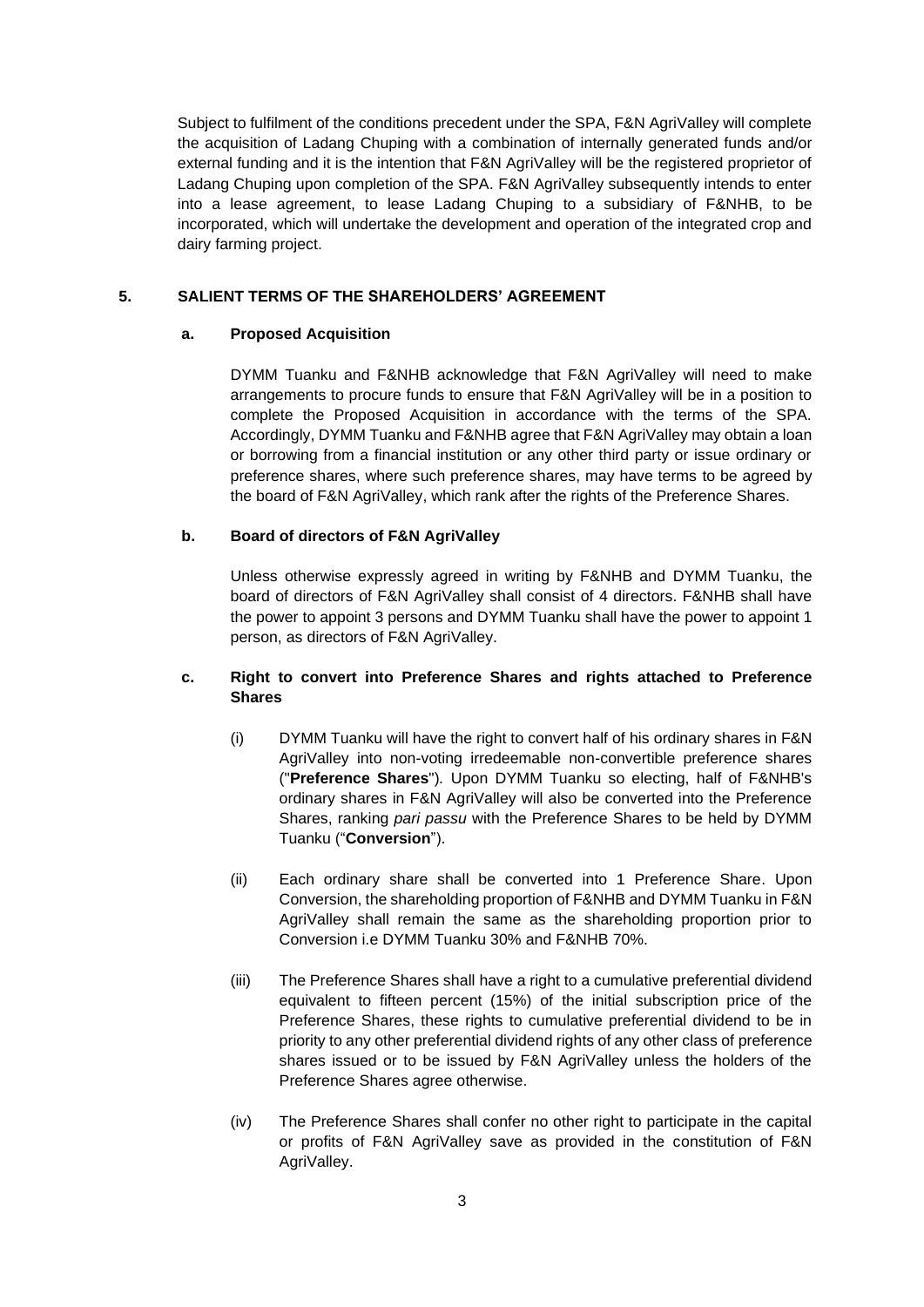- (v) The holders of Preference Shares will not have the right to vote at any general meetings of F&N AgriValley except under the circumstances permitted under Companies Act 2016.
- (vi) The Preference Shares are irredeemable and non-convertible. Accordingly, the Preference Shares have no specific tenure.

# **d. Term and termination**

The SHA shall take effect from the date of the SHA, and shall continue until:

- (i) terminated by agreement of F&NHB and DYMM Tuanku;
- (ii) terminated pursuant to transfer of ordinary shares in F&N AgriValley resulting in either F&NHB or DYMM Tuanku owning all issued ordinary shares of F&N AgriValley;
- (iii) terminated pursuant to an event of default (as provided under Clause 14.2 of the SHA);
- (iv) F&N AgriValley being put into liquidation; or
- (v) terminated following the occurrence of force majeure events (as provided under Clause 21.3 of the SHA).

## **e. Transfer of shares in F&N AgriValley**

The transfer of shares in F&N AgriValley by F&NHB (save for transfer by F&NHB to a related corporation) or DYMM Tuanku to a party who is not a member of F&N AgriValley is subject to (amongst others) obtaining the consent from the other shareholder of F&N AgriValley who is not transferring the shares in F&N AgriValley ("**Non-selling Shareholder**"); the right of first refusal of the Non-Selling Shareholder; and where applicable, a tag along right exercisable by F&NHB.

#### *6.* **RISK FACTOR**

Save for the conditions precedent in the SPA not being fulfilled and F&N AgriValley being unable to obtain funds to complete the acquisition of Ladang Chuping in accordance with the terms of the SPA, F&N does not see any other specific risk factors.

## **7. EFFECTS OF THE RE-ORGANISATION OF THE SHARE CAPITAL OF F&N AGRIVALLEY**

#### **7.1 Share capital and substantial shareholders' shareholding**

The Transaction will not have any effect on the issued and paid-up share capital of F&NHB and the shareholding of its substantial shareholders.

#### **7.2 Net assets and earnings**

The Transaction is not expected to have any effect on the net asset and earnings per share of F&NHB for the financial year ending 30 September 2020.